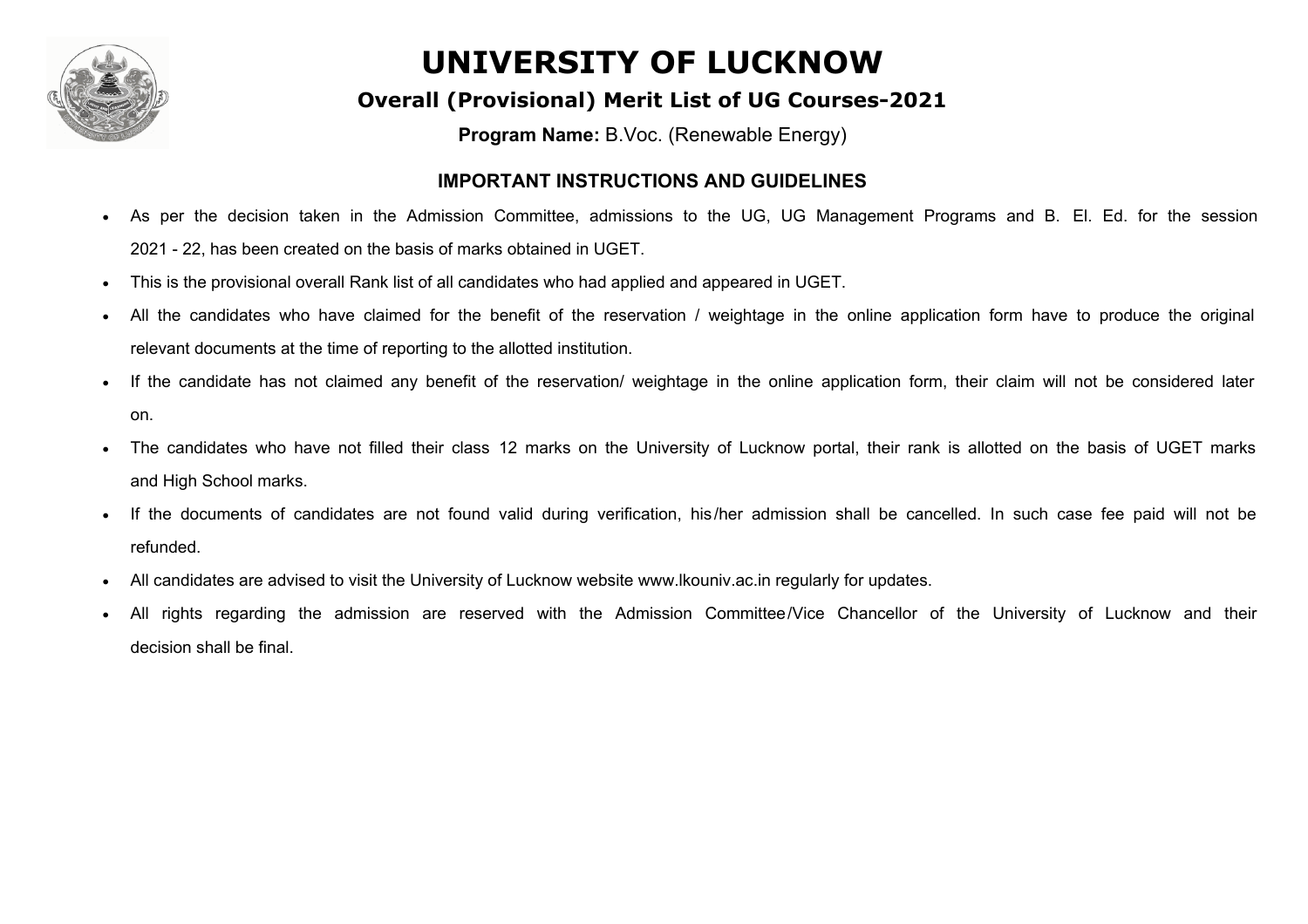

# **UNIVERSITY OF LUCKNOW**

### **Overall (Provisional) Merit List of UG Courses-2021**

**Program Name: B.Voc. (Renewable Energy)**

| Roll No.   | <b>Student Name</b>           | <b>Father's Name</b>          | <b>DoB</b> | Gender | Cat.       | Sub Cat. | Hs.<br>(%) | Inter<br>(%) | Entrance<br><b>Test</b> | NCC 'B'<br><b>Marks</b> | <b>Sports</b><br><b>Marks</b> | <b>Final</b><br>Index | Rank              | Cat.<br>Rank   | <b>EWS</b><br>Rank Rank | PH | <b>FF</b><br>Rank   Rank | <b>DP</b> |
|------------|-------------------------------|-------------------------------|------------|--------|------------|----------|------------|--------------|-------------------------|-------------------------|-------------------------------|-----------------------|-------------------|----------------|-------------------------|----|--------------------------|-----------|
|            |                               |                               |            |        |            |          |            |              | <b>Marks</b>            |                         |                               |                       |                   |                |                         |    |                          |           |
| 2181100037 | SHREY DIKSHIT                 | ANURAG DIKSHIT                | 05/08/2003 | M      |            |          | 95.20      | 91.40        | 138                     |                         |                               | 138.000               | $\overline{1}$    |                |                         |    |                          |           |
| 2181100005 | ADARSH KUMAR PANDEY           | <b>BIRENDRA KUMAR PANDEY</b>  | 24/02/2005 | M      |            |          | 85.00      | 87.00        | 130                     |                         |                               | 130.000               | $\overline{2}$    |                |                         |    |                          |           |
| 2181100030 | RAJNATH PRAJAPATI             | SHIVSHANKAR PRAJAPATI         | 24/10/2003 | M      | OBC        |          | 84.33      | 73.00        | 108                     |                         |                               | 108.000               | 3                 | <b>OBC - 1</b> |                         |    |                          |           |
| 2181100023 | JAY VARDHAN                   | SUDESH K TIWARI               | 21/04/2003 | M      |            |          | 84.80      | 0.00         | 104                     |                         |                               | 104.000               | $\overline{4}$    |                |                         |    |                          |           |
| 2181100026 | NAVNEET KUMAR SINGH           | TARKESHWAR SINGH              | 28/07/1991 | M      |            |          | 82.60      | 66.80        | 92                      |                         |                               | 92.000                | 5                 |                |                         |    |                          |           |
| 2181100036 | <b>SHIVANI VERMA</b>          | <b>GIRIJA SHANKAR</b>         | 25/07/2003 | F.     | <b>OBC</b> |          | 80.83      | 70.20        | 84                      |                         |                               | 84.000                | 6                 | $OBC - 2$      |                         |    |                          |           |
| 2181100013 | <b>ASTHA SINGH</b>            | <b>ARUN KUMAR SINGH</b>       | 26/03/2003 | F.     |            |          | 83.00      | 82.60        | 80                      |                         |                               | 80.000                | $\overline{7}$    |                |                         |    |                          |           |
| 2181100015 | <b>AYUSH TIWARI</b>           | SUBHASH CHANDRA TIWARI        | 19/10/2004 | М      |            |          | 81.00      | 76.00        | 78                      |                         |                               | 78.000                | 8                 |                |                         |    |                          |           |
| 2181100010 | <b>ARPIT SINGH</b>            | <b>PRABHAKAR SINGH</b>        | 30/11/2002 | M      | <b>OBC</b> |          | 66.50      | 63.80        | 76                      |                         |                               | 76.000                | 9                 | $OBC - 3$      |                         |    |                          |           |
| 2181100019 | DHIRENDRA BAHADUR SINGH       | <b>SATYENDRA NARAIN SINGH</b> | 18/08/1973 | M      |            |          | 52.50      | 45.20        | 72                      |                         |                               | 72.000                | 10                |                |                         |    |                          |           |
| 2181100024 | KUSHAGRA GUPTA                | <b>ATUL KUMAR GUPTA</b>       | 28/07/2003 | M      |            |          | 55.20      | 62.33        | 68                      |                         |                               | 68.000                | 11                |                |                         |    |                          |           |
| 2181100017 | <b>DEEPANSHI SAINI</b>        | <b>ARJUN SAINI</b>            | 01/01/2004 | F.     | <b>OBC</b> |          | 50.20      | 64.00        | 64                      |                         |                               | 64.000                | $12 \overline{ }$ | OBC-4          |                         |    |                          |           |
| 2181100020 | <b>DIVYANSH SINGH CHAUHAN</b> | RAMESH SINGH CHAUHAN          | 27/04/2004 | М      |            |          | 83.00      | 72.80        | 56                      |                         |                               | 56.000                | 13                |                |                         |    |                          |           |
| 2181100032 | <b>REET SONKER</b>            | <b>VINAY SONKER</b>           | 26/11/2002 | F.     | SC         |          | 46.50      | 76.00        | 54                      |                         |                               | 54.000                | 14                | $SC - 1$       |                         |    |                          |           |
| 2181100003 | ABHISHEK KUMAR                | <b>PHOOL CHANDRA</b>          | 12/06/2000 | M      | <b>OBC</b> |          | 85.40      | 65.00        | 54                      |                         |                               | 54.000                | 15                | $OBC - 5$      |                         |    |                          |           |
| 2181100002 | <b>ABHISHEK KUMAR</b>         | <b>GORAKH NATH</b>            | 26/01/2003 | M      | <b>OBC</b> |          | 72.17      | 67.60        | 52                      |                         |                               | 52.000                | 16                | $OBC - 6$      |                         |    |                          |           |